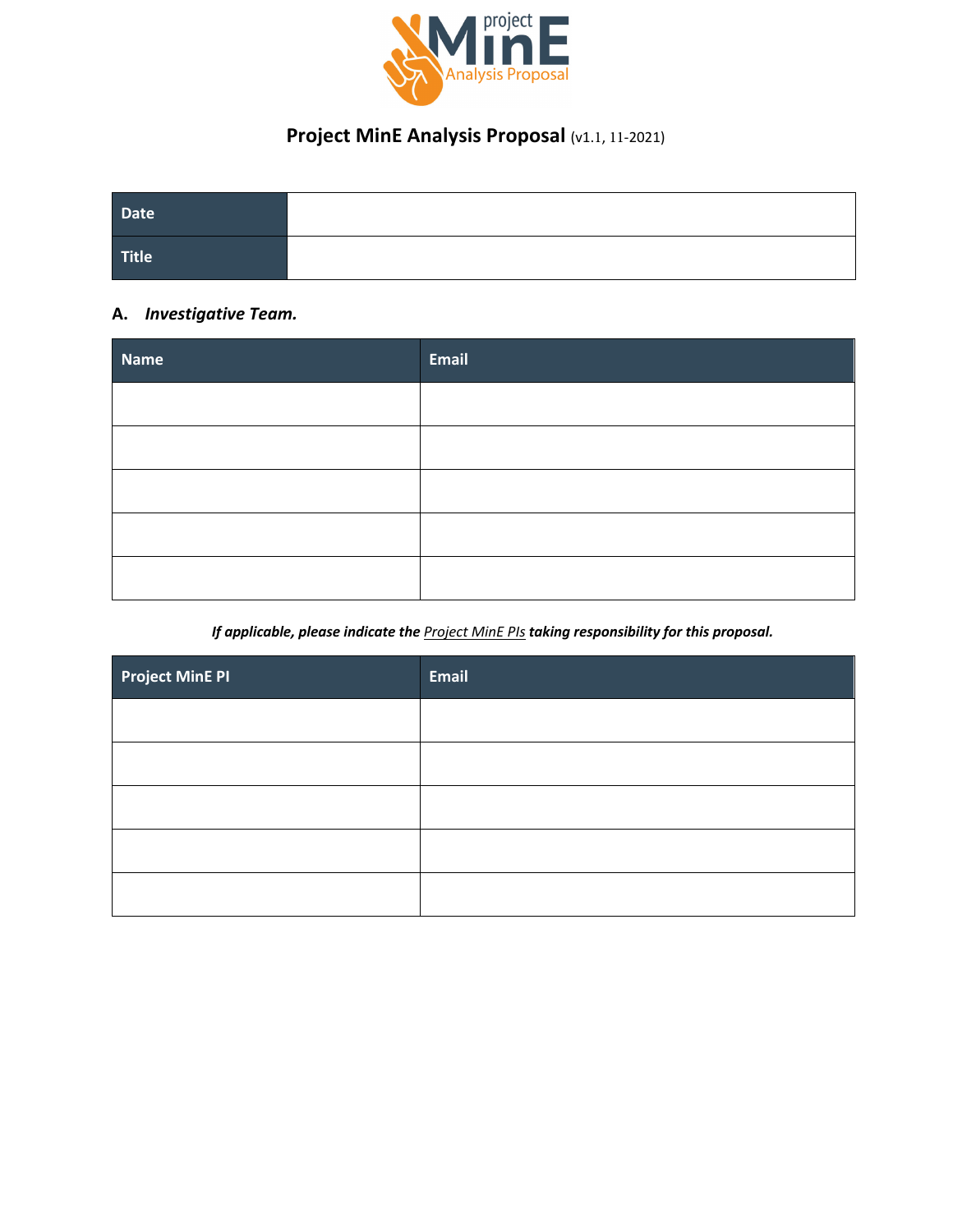

# *B. Specific data types requested.*

Please note that requesting the minimal necessary data to answer your research question increases the chances of getting approval.

| <b>Country</b>         | Illumina<br><b>OmniExpress</b> |      | <b>Illumina WGS</b>    |      |     | <b>Methylation</b><br>Illumina 450k |                       | <b>Methylation</b><br><b>Illumina EPIC</b> |                       | <b>Note</b> |
|------------------------|--------------------------------|------|------------------------|------|-----|-------------------------------------|-----------------------|--------------------------------------------|-----------------------|-------------|
|                        | <b>Plink</b><br>binary         | idat | <b>Plink</b><br>binary | gvcf | vcf | idat                                | <b>Beta</b><br>values | idat                                       | <b>Beta</b><br>values |             |
| <b>ALL</b>             |                                |      |                        |      |     |                                     |                       |                                            |                       |             |
| Belgium                |                                |      |                        |      |     |                                     |                       |                                            |                       |             |
| France                 |                                |      |                        |      |     |                                     |                       |                                            |                       |             |
| Ireland                |                                |      |                        |      |     |                                     |                       |                                            |                       |             |
| Israel                 |                                |      |                        |      |     |                                     |                       |                                            |                       |             |
| Italy                  |                                |      |                        |      |     |                                     |                       |                                            |                       |             |
| Netherlands            |                                |      |                        |      |     |                                     |                       |                                            |                       |             |
| Portugal               |                                |      |                        |      |     |                                     |                       |                                            |                       |             |
| Spain                  |                                |      |                        |      |     |                                     |                       |                                            |                       |             |
| Sweden                 |                                |      |                        |      |     |                                     |                       |                                            |                       |             |
| Swiss                  |                                |      |                        |      |     |                                     |                       |                                            |                       |             |
| Turkey                 |                                |      |                        |      |     |                                     |                       |                                            |                       |             |
| <b>UK</b>              |                                |      |                        |      |     |                                     |                       |                                            |                       |             |
| $\mathbf{U}\mathbf{S}$ |                                |      |                        |      |     |                                     |                       |                                            |                       |             |
| Other                  |                                |      |                        |      |     |                                     |                       |                                            |                       |             |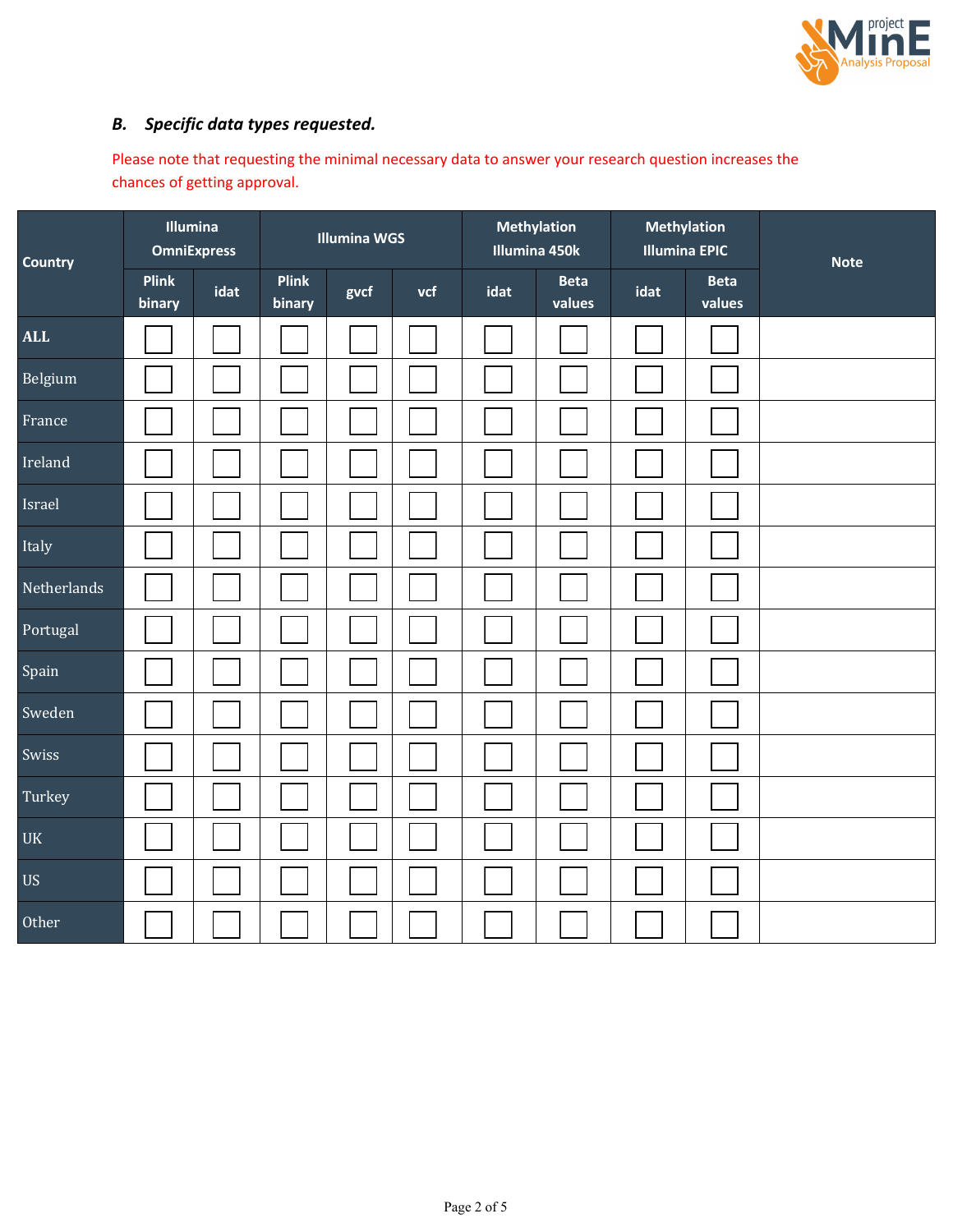

# *C. Specific clinical info requested.*

- 1) Please note that requesting the minimal necessary data to answer your research question increases the chances of getting approval.
- 2) These data are continuously being curated/updated.
- 3) Please note that family data is only available for a limited number of samples.

| <b>Clinical Info</b>                       | <b>Note</b> |
|--------------------------------------------|-------------|
| Case control status                        |             |
| Sex at birth                               |             |
| Age at onset                               |             |
| Age at sampling                            |             |
| Age at diagnosis                           |             |
| Age at death/last follow-up                |             |
| Status (death/alive)                       |             |
| Diagnosis                                  |             |
| Site of onset                              |             |
| Nr 1st degree fam. members ALS             |             |
| Nr 2 <sup>nd</sup> degree fam. members ALS |             |
| Nr 1st degree fam. members FTD             |             |
| Nr 2 <sup>nd</sup> degree fam. members FTD |             |
| C9orf72 status                             |             |
| SOD1 status                                |             |
| <b>FUS status</b>                          |             |
| <b>TARDBP</b> status                       |             |
| <b>Genetic Principal Components</b>        |             |
| Cohort/Country                             |             |
| Data freeze                                |             |
| Technique (HiSeq2000/HiSeqX)               |             |
| Other                                      |             |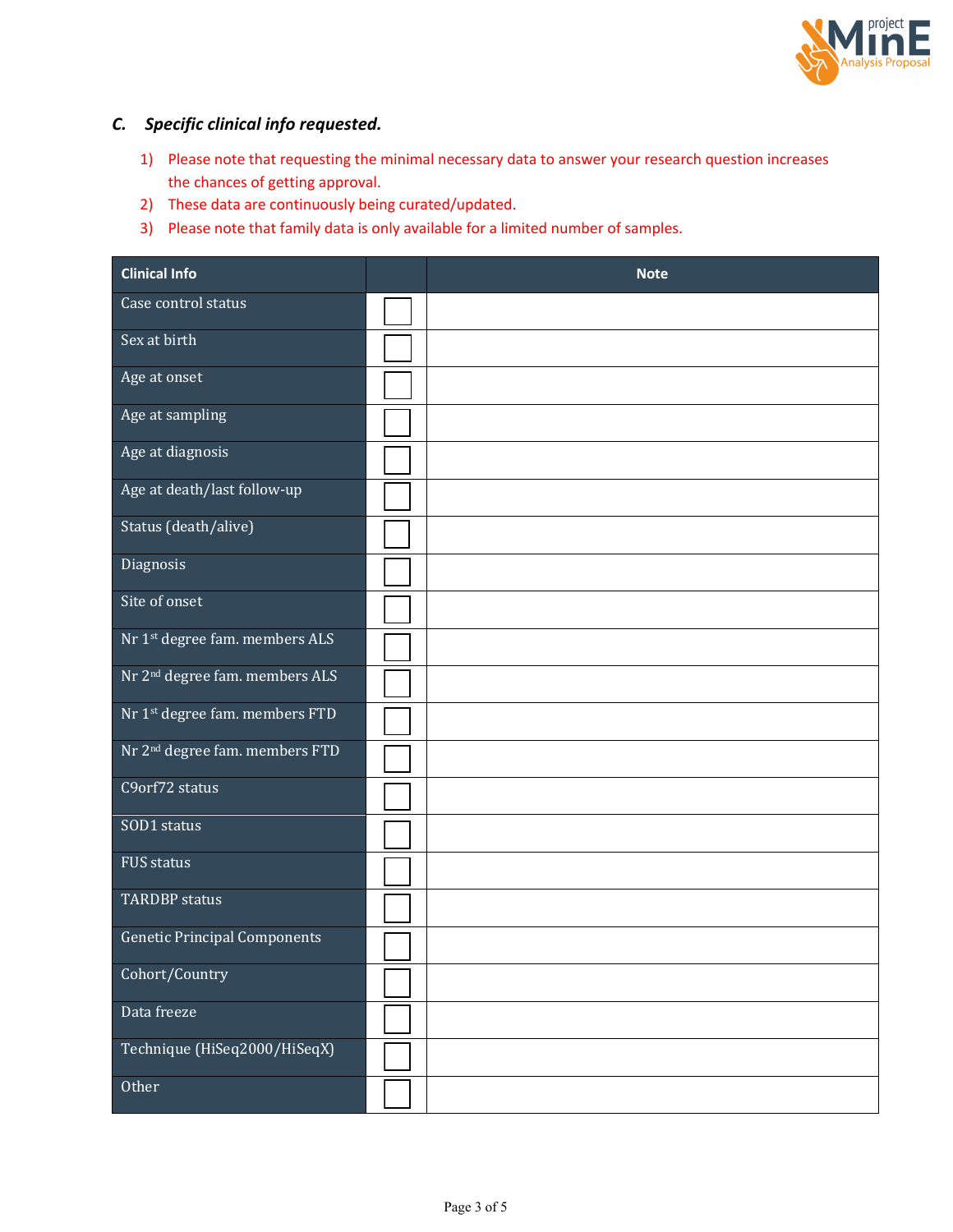

#### *D. Research Question, Goal, or Specific Aims*

*Provide a brief description (e.g., 1 paragraph) describing the aims of the proposal and the research questions to be addressed.* Please note that adequate specification of why the data indicated in B. and C. is necessary for your research increases chances of getting approval.

## *E. Analytic Plan*

*Provide a brief description of the analyses to be performed to address the research questions described above. Include relevant details e.g. phenotype definition, QC, analysis, plans to address population stratification and other co-founder, power.*

#### *F. Preliminary results*

*Provide a brief description of the preliminary results you already obtained with you current cohort.*